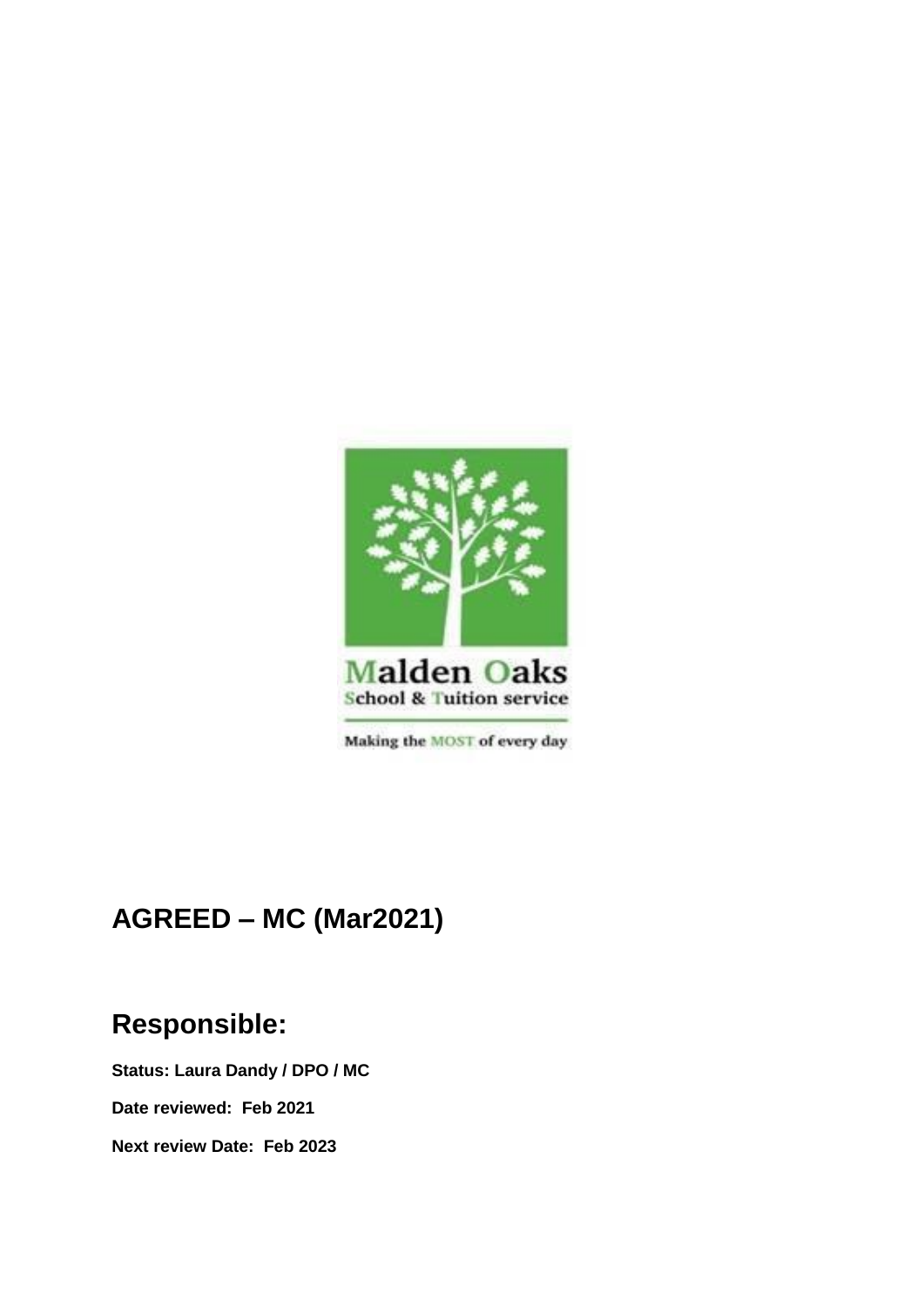## **Contents**

| 1. Aims                                                    | 3  |
|------------------------------------------------------------|----|
| 2. Legislation and guidance                                |    |
| 3. Definitions                                             | 4  |
| 4. The data controller                                     | 5  |
| 5. Roles and responsibilities                              | 5  |
| 6. Data protection principles                              | 6  |
| 7. Collecting personal data                                | 6  |
| 8. Sharing personal data                                   |    |
| 9. Subject access requests and other rights of individuals | 8  |
| 10. Parental requests to see the educational record        | 9  |
| 11. Biometric recognition systems                          | 10 |
| <b>12. CCTV</b>                                            | 10 |
| 13. Photographs and videos                                 | 11 |
| 14. Data protection by design and default                  | 11 |
| 15. Data security and storage of records                   | 12 |
| 16. Disposal of records                                    | 12 |
| 17. Personal data breaches                                 | 12 |
| 18. Training                                               | 13 |
| 19. Monitoring arrangements                                | 13 |
| 20. Links with other policies                              | 13 |
|                                                            |    |

[Appendix 1: Personal data breach procedure](#page-11-3) 14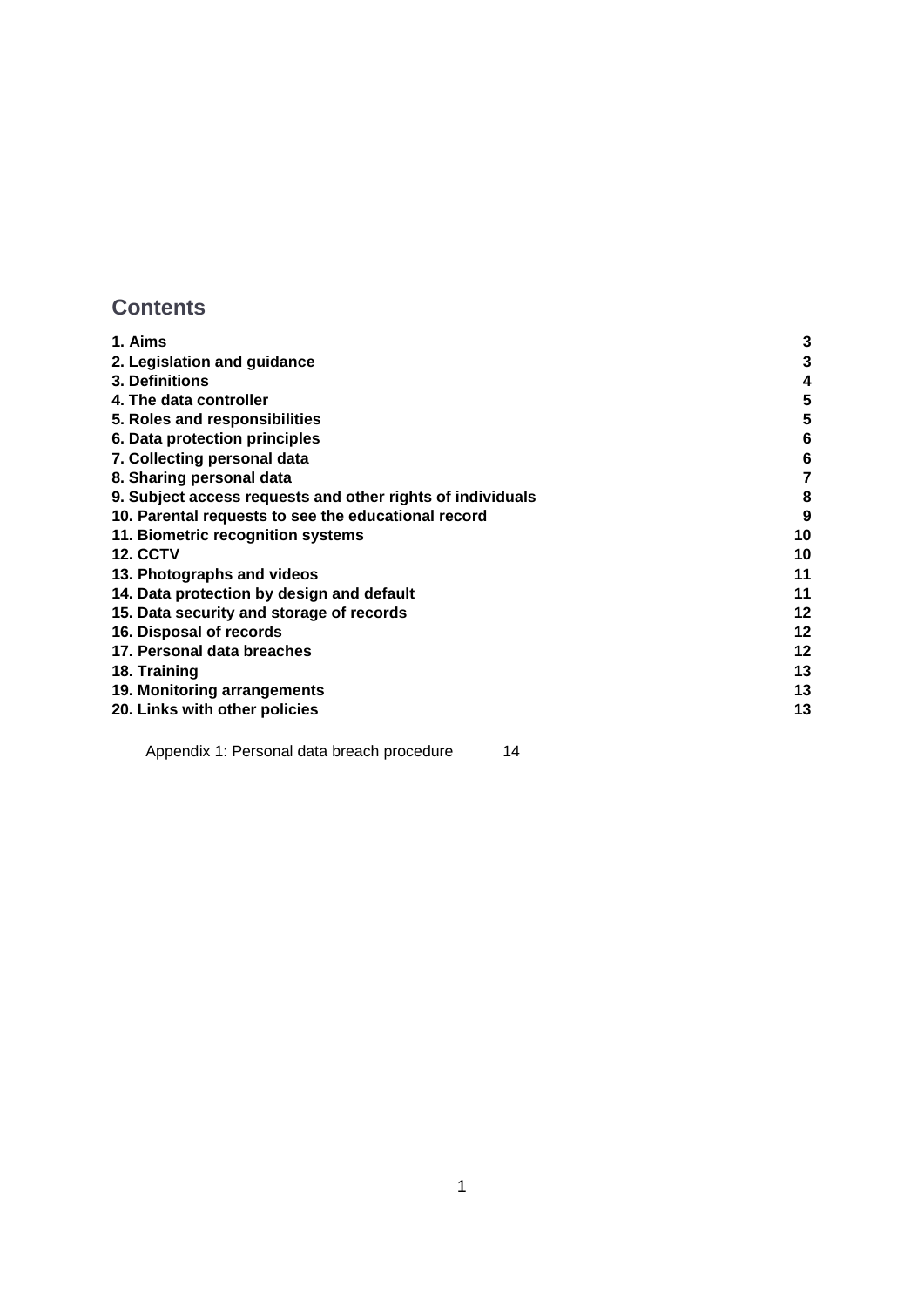## ● **1. Aims**

<span id="page-2-0"></span>Our school aims to ensure that all personal data collected about staff, students, parents, Management Committee members, visitors and other individuals is collected, stored and processed in accordance with the [General Data Protection Regulation \(EU\) 2016/679 \(GDPR\)](https://eur-lex.europa.eu/legal-content/EN/TXT/?qid=1528874672298&uri=CELEX:02016R0679-20160504) and the Data Protection Act [2018 \(DPA 2018\).](http://www.legislation.gov.uk/ukpga/2018/12/contents/enacted) 

This policy applies to all personal data, regardless of whether it is in paper or electronic format.

## ● **2. Legislation and guidance**

<span id="page-2-1"></span>This policy meets the requirements of the GDPR and the DPA 2018. It is based on guidance published by the Information Commissioner's Office (ICO) on the [GDPR.](https://ico.org.uk/for-organisations/guide-to-the-general-data-protection-regulation-gdpr/)

It also reflects the ICO's [code of practice](https://ico.org.uk/media/for-organisations/documents/1542/cctv-code-of-practice.pdf) for the use of surveillance cameras and personal information.

In addition, this policy complies with regulation 5 of the [Education \(Pupil Information\) \(England\)](http://www.legislation.gov.uk/uksi/2005/1437/regulation/5/made)  [Regulations 2005,](http://www.legislation.gov.uk/uksi/2005/1437/regulation/5/made) which gives parents the right of access to their child's educational record.

<span id="page-2-2"></span>

| <b>TERM</b>                            | <b>DEFINITION</b>                                                                                                                                |
|----------------------------------------|--------------------------------------------------------------------------------------------------------------------------------------------------|
| <b>Personal data</b>                   | Any information relating to an identified, or identifiable,<br>living individual.                                                                |
|                                        | This may include the individual's:                                                                                                               |
|                                        | • Name (including initials)                                                                                                                      |
|                                        | • Identification number                                                                                                                          |
|                                        | • Location data                                                                                                                                  |
|                                        | • Online identifier, such as a username                                                                                                          |
|                                        | It may also include factors specific to the individual's<br>physical, physiological, genetic, mental, economic, cultural<br>or social identity.  |
| Special categories of personal<br>data | Personal data which is more sensitive and so needs more<br>protection, including information about an individual's:<br>• Racial or ethnic origin |
|                                        | • Political opinions                                                                                                                             |
|                                        | • Religious or philosophical beliefs                                                                                                             |
|                                        | • Trade union membership                                                                                                                         |
|                                        | • Genetics                                                                                                                                       |
|                                        | • Biometrics (such as fingerprints, retina and iris<br>patterns), where used for identification purposes                                         |
|                                        | • Health – physical or mental                                                                                                                    |
|                                        | • Sex life or sexual orientation                                                                                                                 |

#### ● **3. Definitions**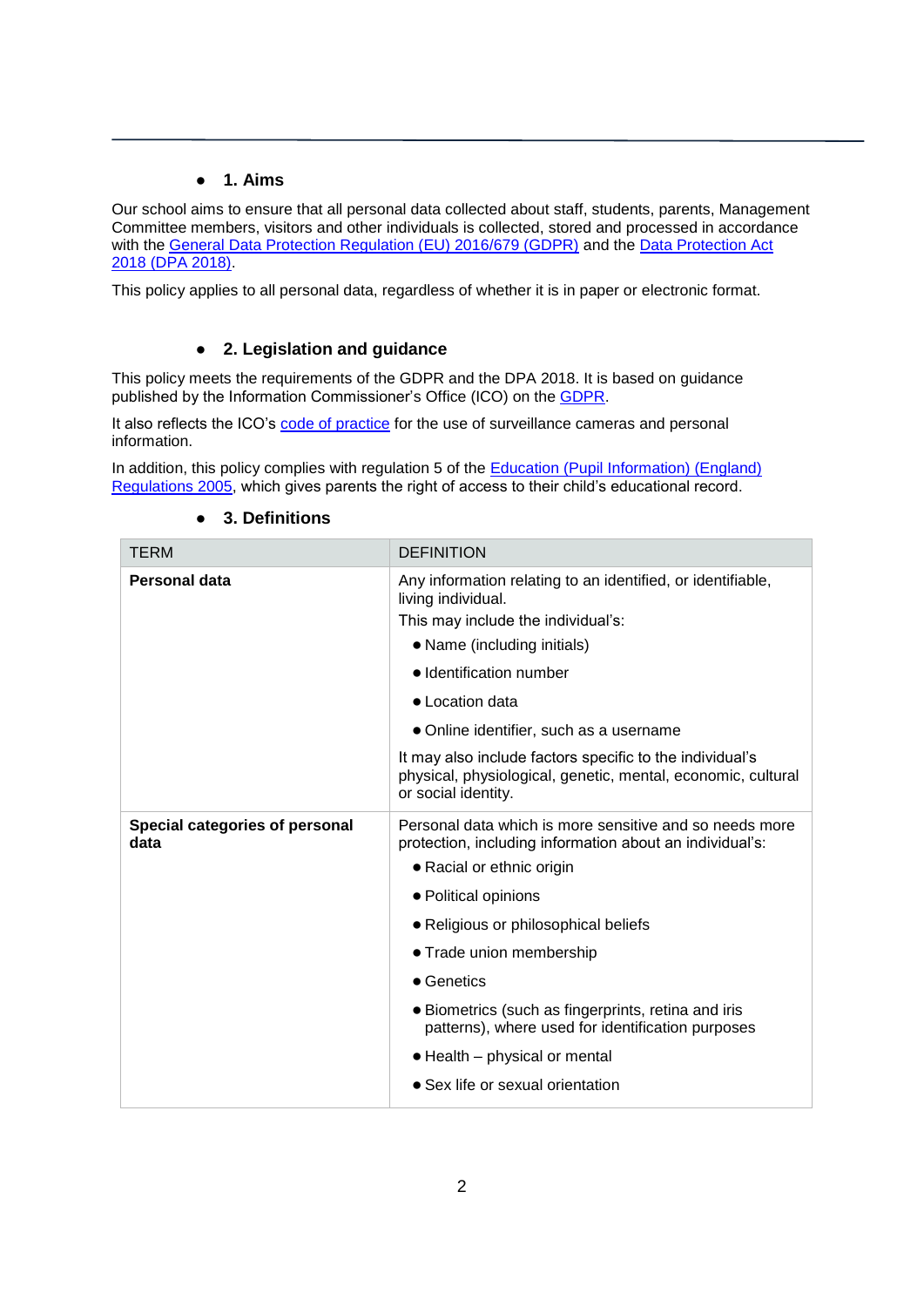| <b>Processing</b>    | Anything done to personal data, such as collecting,<br>recording, organising, structuring, storing, adapting,<br>altering, retrieving, using, disseminating, erasing or<br>destroving.<br>Processing can be automated or manual. |
|----------------------|----------------------------------------------------------------------------------------------------------------------------------------------------------------------------------------------------------------------------------|
| Data subject         | The identified or identifiable individual whose personal<br>data is held or processed.                                                                                                                                           |
| Data controller      | A person or organisation that determines the purposes<br>and the means of processing of personal data.                                                                                                                           |
| Data processor       | A person or other body, other than an employee of the<br>data controller, who processes personal data on behalf of<br>the data controller.                                                                                       |
| Personal data breach | A breach of security leading to the accidental or unlawful<br>destruction, loss, alteration, unauthorised disclosure of, or<br>access to, personal data.                                                                         |

## ● **4. The data controller**

<span id="page-3-0"></span>Our school processes personal data relating to parents, students, staff, Management Committee, visitors and others, and therefore is a data controller.

The school is registered and has paid its data protection fee to the ICO, as legally required.

## ● **5. Roles and responsibilities**

<span id="page-3-1"></span>This policy applies to **all staff** employed by our school, and to external organisations or individuals working on our behalf. Staff who do not comply with this policy may face disciplinary action.

#### **5.1 Management Committee**

The committee has overall responsibility for ensuring that our school complies with all relevant data protection obligations.

## **5.2 Data protection officer**

The data protection officer (DPO) is responsible for overseeing the implementation of this policy, monitoring our compliance with data protection law, and developing related policies and guidelines where applicable.

They will provide an annual report of their activities directly to the Management committee and, where relevant, report to the board their advice and recommendations on school data protection issues.

The DPO is also the first point of contact for individuals whose data the school processes, and for the ICO.

Our DPO is Mateen Greenway and is contactable via [mosadmin@maldenoaks.rbksch.org](mailto:mosadmin@maldenoaks.rbksch.org)

The day to day Data Protection Lead who is responsible for the day to day implementation of the data protection policy is Matthew Duggan.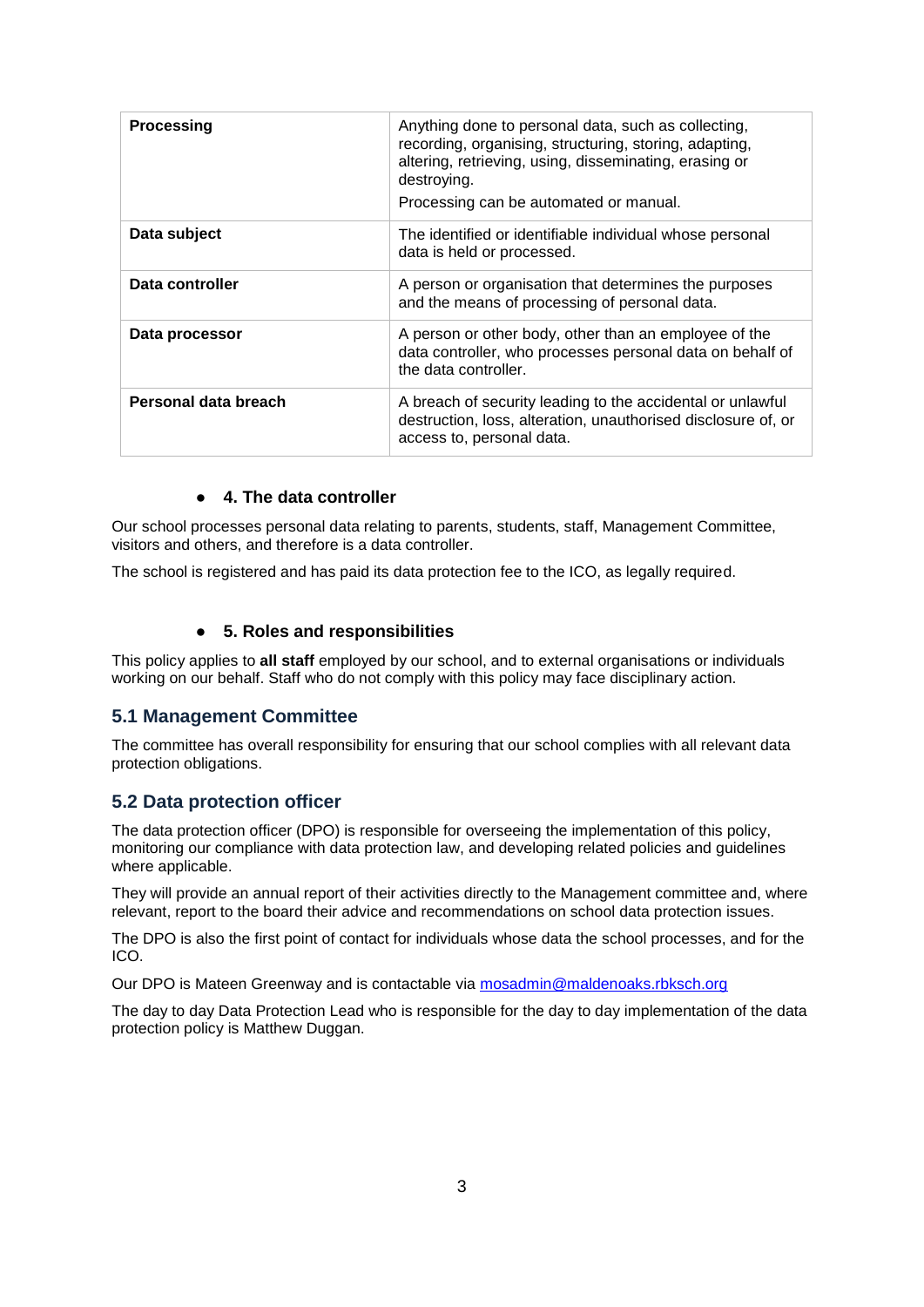## **5.3 Headteacher**

The Headteacher acts as the representative of the data controller on a day-to-day basis.

## **5.4 All staff**

Staff are responsible for:

- Collecting, storing and processing any personal data in accordance with this policy
- Informing the school of any changes to their personal data, such as a change of address
- Contacting the DPO in the following circumstances:
	- With any questions about the operation of this policy, data protection law, retaining personal data or keeping personal data secure
	- If they have any concerns that this policy is not being followed
	- If they are unsure whether or not they have a lawful basis to use personal data in a particular way
	- If they need to rely on or capture consent, draft a privacy notice, deal with data protection rights invoked by an individual, or transfer personal data outside the European Economic Area
	- If there has been a data breach
	- Whenever they are engaging in a new activity that may affect the privacy rights of individuals
	- If they need help with any contracts or sharing personal data with third parties

## ● **6. Data protection principles**

<span id="page-4-0"></span>The GDPR (general data protection regulation) is based on data protection principles that our school must comply with.

The principles say that personal data must be:

- Processed lawfully, fairly and in a transparent manner
- Collected for specified, explicit and legitimate purposes
- Adequate, relevant and limited to what is necessary to fulfil the purposes for which it is processed
- Accurate and, where necessary, kept up to date
- Kept for no longer than is necessary for the purposes for which it is processed
- Processed in a way that ensures it is appropriately secure

This policy sets out how the school aims to comply with these principles.

#### ● **7. Collecting personal data**

#### <span id="page-4-1"></span>**7.1 Lawfulness, fairness and transparency**

We will only process personal data where we have one of 6 'lawful bases' (legal reasons) to do so under data protection law:

- The data needs to be processed so that the school can **fulfil a contract** with the individual, or the individual has asked the school to take specific steps before entering into a contract
- The data needs to be processed so that the school can **comply with a legal obligation**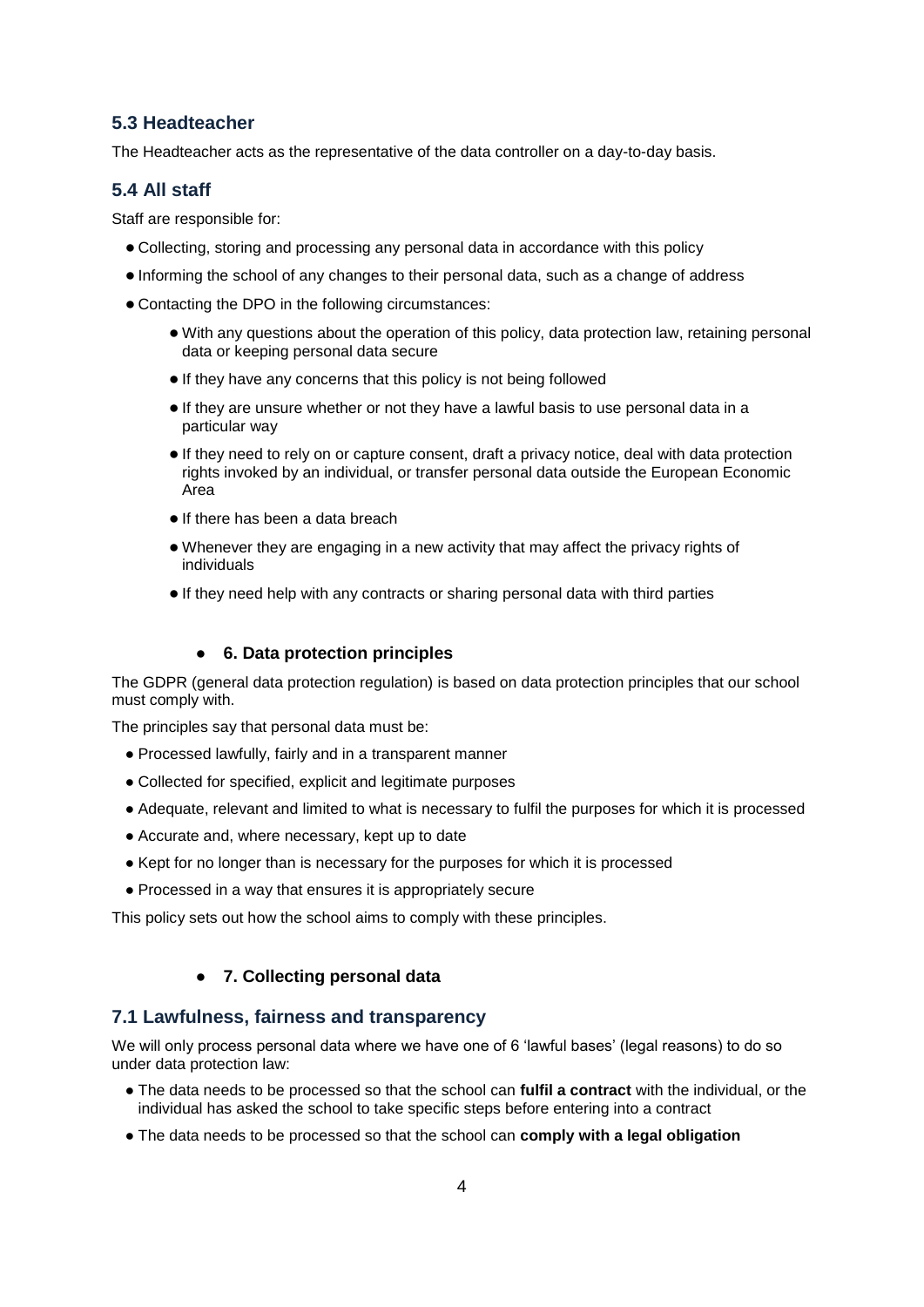- The data needs to be processed to ensure the **vital interests** of the individual or another person i.e. to protect someone's life
- The data needs to be processed so that the school, as a public authority, can **perform a task in the public interest or exercise its official authority**
- The data needs to be processed for the **legitimate interests** of the school (where the processing is not for any tasks the school performs as a public authority) or a third party, provided the individual's rights and freedoms are not overridden
- The individual (or their parent/carer when appropriate in the case of a student) has freely given clear **consent**

For special categories of personal data, we will also meet one of the special category conditions for processing under data protection law:

- The individual (or their parent/carer when appropriate in the case of a student) has given **explicit consent**
- The data needs to be processed to perform or exercise obligations or rights in relation to **employment, social security or social protection law**
- The data needs to be processed to ensure the **vital interests** of the individual or another person, where the individual is physically or legally incapable of giving consent
- The data has already been made **manifestly public** by the individual
- The data needs to be processed for the establishment, exercise or defence of **legal claims**
- The data needs to be processed for reasons of **substantial public interest** as defined in legislation
- The data needs to be processed for **health or social care purposes**, and the processing is done by, or under the direction of, a health or social work professional or by any other person obliged to confidentiality under law
- The data needs to be processed for **public health reasons**, and the processing is done by, or under the direction of, a health professional or by any other person obliged to confidentiality under law
- The data needs to be processed for **archiving purposes**, scientific or historical research purposes, or statistical purposes, and the processing is in the public interest

For criminal offence data, we will meet both a lawful basis and a condition set out under data protection law. Conditions include:

- The individual (or their parent/carer when appropriate in the case of a student) has given **consent**
- The data needs to be processed to ensure the **vital interests** of the individual or another person, where the individual is physically or legally incapable of giving consent
- The data has already been made **manifestly public** by the individual
- The data needs to be processed for or in connection with legal proceedings, to obtain legal advice, or for the establishment, exercise or defence of **legal rights**
- The data needs to be processed for reasons of **substantial public interest** as defined in legislation

Whenever we first collect personal data directly from individuals, we will provide them with the relevant information required by data protection law.

We will always consider the fairness of our data processing. We will ensure we do not handle personal data in ways that individuals would not reasonably expect, or use personal data in ways which have unjustified adverse effects on them.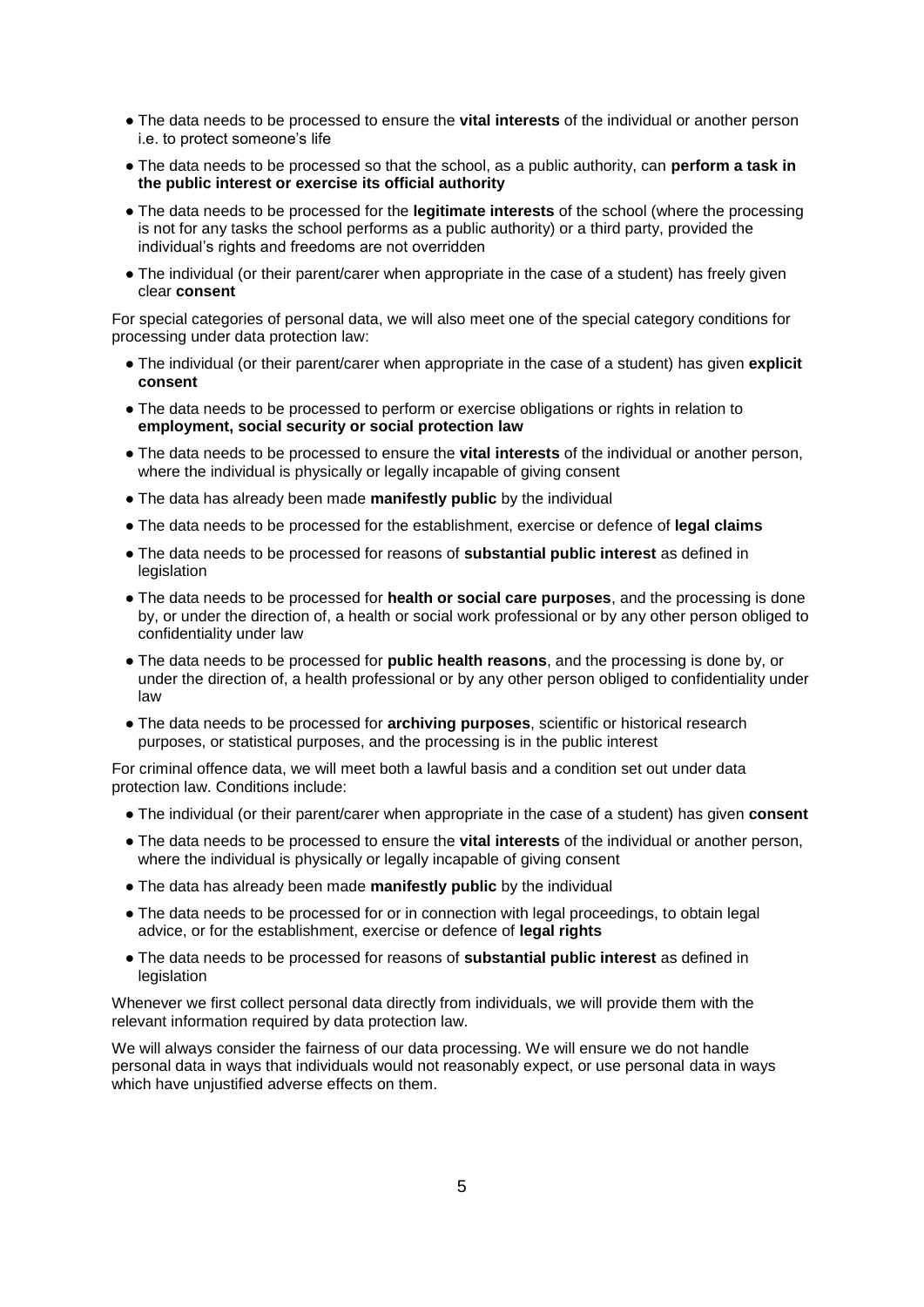## **7.2 Limitation, minimisation and accuracy**

We will only collect personal data for specified, explicit and legitimate reasons. We will explain these reasons to the individuals when we first collect their data.

If we want to use personal data for reasons other than those given when we first obtained it, we will inform the individuals concerned before we do so, and seek consent where necessary.

Staff must only process personal data where it is necessary in order to do their jobs.

We will keep data accurate and, where necessary, up-to-date. Inaccurate data will be rectified or erased when appropriate.

In addition, when staff no longer need the personal data they hold, they must ensure it is deleted or anonymised. This will be done in accordance with the school's record retention schedule.

#### ● **8. Sharing personal data**

<span id="page-6-0"></span>We will not normally share personal data with anyone else without consent, but there are certain circumstances where we may be required to do so. These include, but are not limited to, situations where:

- There is an issue with a student or parent/carer that puts the safety of our staff at risk
- We need to liaise with other agencies we will seek consent as necessary before doing this
- Our suppliers or contractors need data to enable us to provide services to our staff and students for example, IT companies. When doing this, we will:
	- Only appoint suppliers or contractors which can provide sufficient guarantees that they comply with data protection law
	- Establish a contract with the supplier or contractor to ensure the fair and lawful processing of any personal data we share
	- Only share data that the supplier or contractor needs to carry out their service

We will also share personal data with law enforcement and government bodies where we are legally required to do so.

We may also share personal data with emergency services and local authorities to help them to respond to an emergency situation that affects any of our students or staff.

Where we transfer personal data internationally, we will do so in accordance with data protection law.

#### ● **9. Subject access requests and other rights of individuals**

#### <span id="page-6-1"></span>**9.1 Subject access requests**

Individuals have a right to make a 'subject access request' to gain access to personal information that the school holds about them. This includes:

- Confirmation that their personal data is being processed
- Access to a copy of the data
- The purposes of the data processing
- The categories of personal data concerned
- Who the data has been, or will be, shared with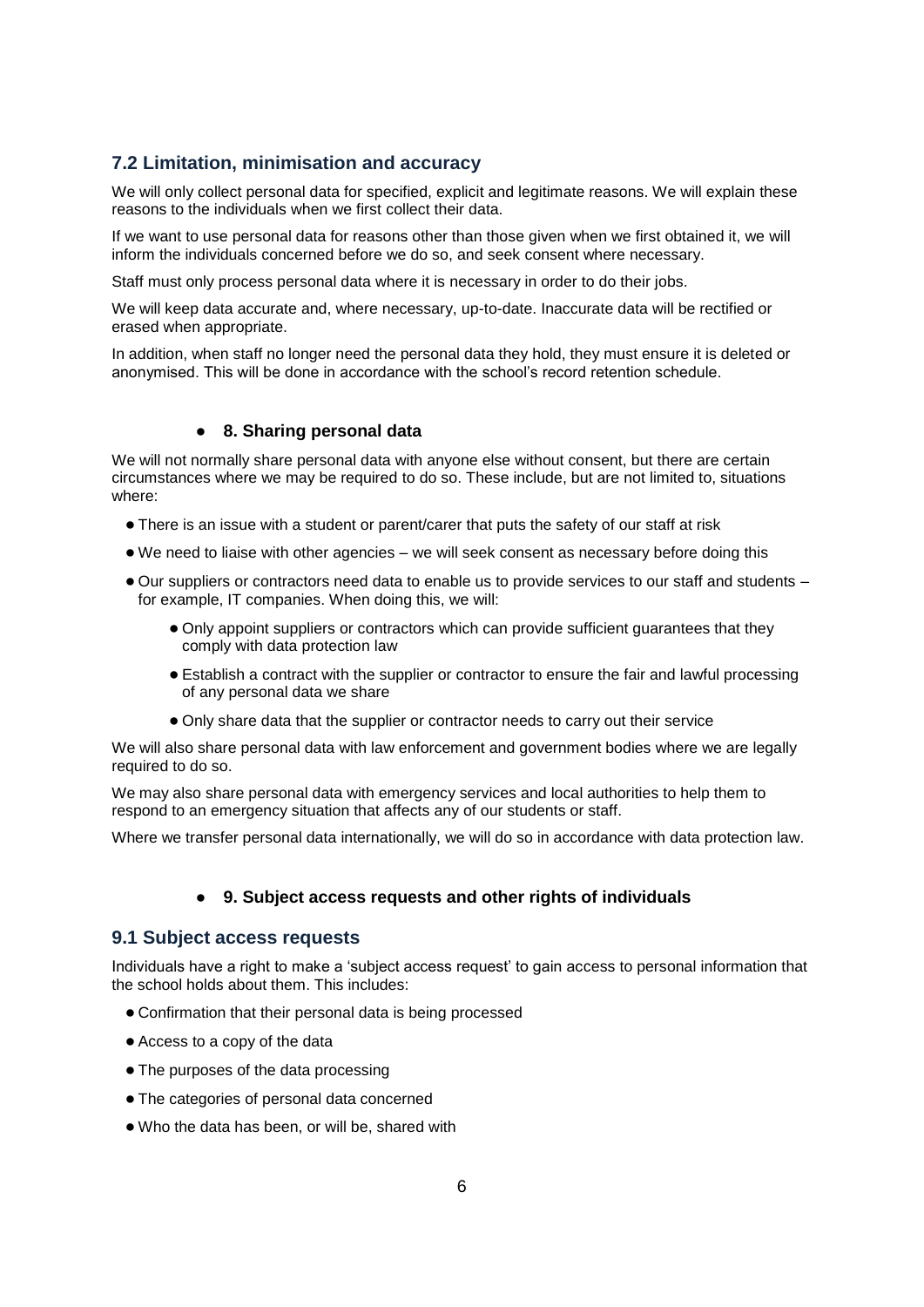- How long the data will be stored for, or if this isn't possible, the criteria used to determine this period
- Where relevant, the existence of the right to request rectification, erasure or restriction, or to object to such processing
- The right to lodge a complaint with the ICO or another supervisory authority
- The source of the data, if not the individual
- Whether any automated decision-making is being applied to their data, and what the significance and consequences of this might be for the individual
- The safeguards provided if the data is being transferred internationally

Subject access requests can be submitted in any form, but we may be able to respond to requests more quickly if they are made in writing and include:

- Name of individual
- Correspondence address
- Contact number and email address
- Details of the information requested

If staff receive a subject access request in any form they must immediately forward it to Matthew Duggan who will inform the DPO and Headteacher.

#### **9.2 Children and subject access requests**

Personal data about a child belongs to that child, and not the child's parents or carers. For a parent or carer to make a subject access request with respect to their child, the child must either be unable to understand their rights and the implications of a subject access request, or have given their consent.

Children aged 12 and above are generally regarded to be mature enough to understand their rights and the implications of a subject access request. Therefore, most subject access requests from parents or carers of students at our school may not be granted without the express permission of the student.. This is not a rule and a student's ability to understand their rights will always be judged on a case-by-case basis.

#### **9.3 Responding to subject access requests**

When responding to requests, we:

- May ask the individual to provide 2 forms of identification
- May contact the individual via phone to confirm the request was made
- Will respond without delay and within 1 month of receipt of the request (or receipt of the additional information needed to confirm identity, where relevant)
- Will provide the information free of charge
- May tell the individual we will comply within 3 months of receipt of the request, where a request is complex or numerous. We will inform the individual of this within 1 month, and explain why the extension is necessary

We may not disclose information for a variety of reasons, such as if it:

- Might cause serious harm to the physical or mental health of the student or another individual
- Would reveal that the child is being or has been abused, or is at risk of abuse, where the disclosure of that information would not be in the child's best interests
- Would include another person's personal data that we can't reasonably anonymise, and we don't have the other person's consent and it would be unreasonable to proceed without it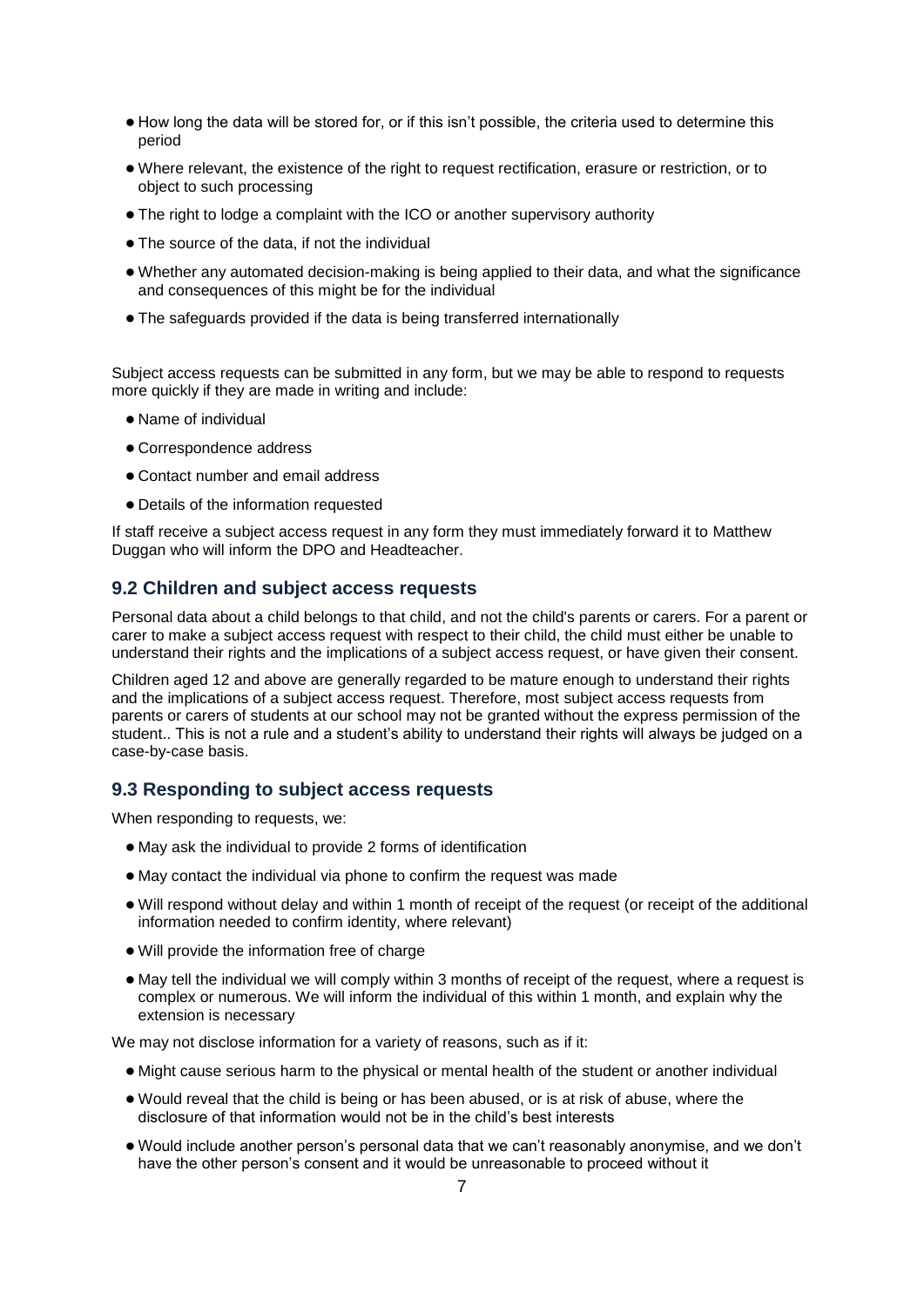● Is part of certain sensitive documents, such as those related to crime, immigration, legal proceedings or legal professional privilege, management forecasts, negotiations, confidential references, or exam scripts

If the request is unfounded or excessive, we may refuse to act on it, or charge a reasonable fee to cover administrative costs. We will take into account whether the request is repetitive in nature when making this decision.

When we refuse a request, we will tell the individual why, and tell them they have the right to complain to the ICO or they can seek to enforce their subject access right through the courts.

## **9.4 Other data protection rights of the individual**

In addition to the right to make a subject access request (see above), and to receive information when we are collecting their data about how we use and process it (see section 7), individuals also have the right to:

- Withdraw their consent to processing at any time
- Ask us to rectify, erase or restrict processing of their personal data (in certain circumstances)
- Prevent use of their personal data for direct marketing
- Object to processing which has been justified on the basis of public interest, official authority or legitimate interests
- Challenge decisions based solely on automated decision making or profiling (i.e. making decisions or evaluating certain things about an individual based on their personal data with no human involvement)
- Be notified of a data breach (in certain circumstances)
- Make a complaint to the ICO
- Ask for their personal data to be transferred to a third party in a structured, commonly used and machine-readable format (in certain circumstances)

Individuals should submit any request to exercise these rights to the DPO. If staff receive such a request, they must immediately forward it to Matthew Duggan.

#### ● **10. Parental requests to see the educational record**

<span id="page-8-0"></span>Parents, or those with parental responsibility, have a legal right to free access to their child's educational record (which includes most information about a student) within 15 school days of receipt of a written request.

If the request is for a copy of the educational record, the school may charge a fee to cover the cost of supplying it.

This right applies as long as the student concerned is aged under 18. There are certain circumstances in which this right can be denied, such as if releasing the information might cause serious harm to the physical or mental health of the student or another individual, or if it would mean releasing exam marks before they are officially announced.

## ● **11. CCTV**

<span id="page-8-1"></span>We use CCTV in limited external locations around the school site to ensure it remains safe. We will adhere to the ICO's [code of practice](https://ico.org.uk/media/for-organisations/documents/1542/cctv-code-of-practice.pdf) for the use of CCTV.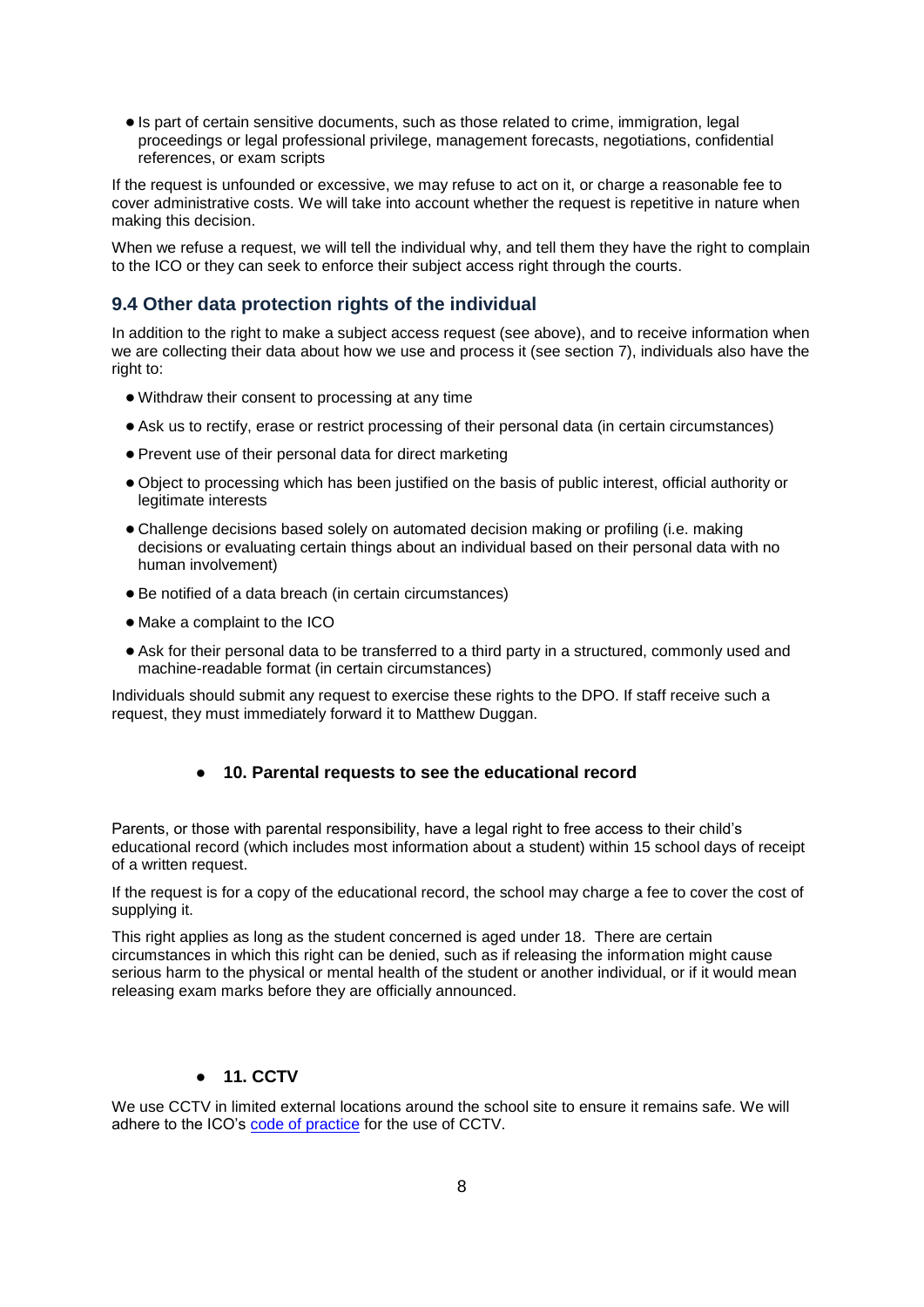We do not need to ask individuals' permission to use CCTV, but we make it clear where individuals are being recorded. Security cameras are clearly visible and accompanied by prominent signs explaining that CCTV is in use.

Any enquiries about the CCTV system should be directed to School Business Manager Laura Dandy

[mosadmin@maldenoaks.rbksch.org](mailto:mosadmin@maldenoaks.rbksch.org)

## ● **12. Photographs and videos**

<span id="page-9-0"></span>As part of our school activities, we may take photographs and record images of individuals within our school.

We will obtain written consent from parents/carers, or students aged 18 and over, for photographs and videos to be taken of students for communication, marketing and promotional materials.

Where we need parental consent, we will clearly explain how the photograph and/or video will be used to both the parent/carer and pupil. Where we don't need parental consent, we will clearly explain to the student how the photograph and/or video will be used.

Any photographs and videos taken by parents/carers at school events for their own personal use are not covered by data protection legislation. However, we will ask that photos or videos with other students are not shared publicly on social media for safeguarding reasons, unless all the relevant parents/carers (or students where appropriate) have agreed to this.

Where the school takes photographs and videos, uses may include:

- Within school on notice boards and in school magazines, brochures, newsletters, etc.
- Outside of school by external agencies such as the school photographer, newspapers, campaigns
- Online on our school website or social media pages

Consent can be refused or withdrawn at any time. If consent is withdrawn, we will delete the photograph or video and not distribute it further.

When using photographs and videos in this way we will not accompany them with any other personal information about the child, to ensure they cannot be identified.

#### ● **13. Data protection by design and default**

<span id="page-9-1"></span>We will put measures in place to show that we have integrated data protection into all of our data processing activities, including:

- Appointing a suitably qualified DPO, and ensuring they have the necessary resources to fulfil their duties and maintain their expert knowledge
- Only processing personal data that is necessary for each specific purpose of processing, and always in line with the data protection principles set out in relevant data protection law (see section 6)
- Completing data protection impact assessments where the school's processing of personal data presents a high risk to rights and freedoms of individuals, and when introducing new technologies (the DPO will advise on this process)
- Integrating data protection into internal documents including this policy, any related policies and privacy notices
- Regularly training members of staff on data protection law, this policy, any related policies and any other data protection matters; we will also keep a record of attendance
- Regularly conducting reviews and audits to test our privacy measures and make sure we are compliant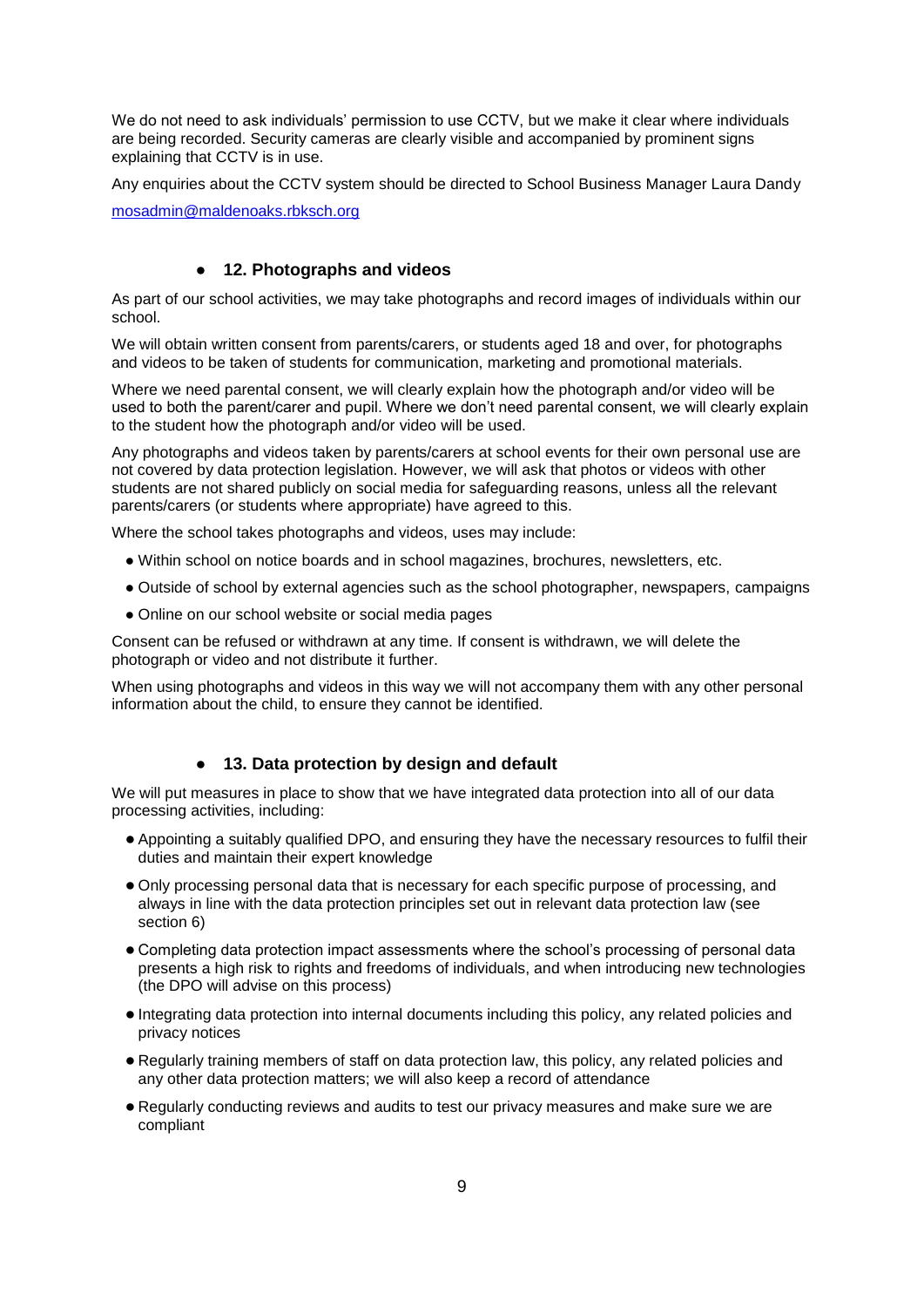- Appropriate safeguards being put in place if we transfer any personal data outside of the European Economic Area (EEA), where different data protection laws will apply
- Maintaining records of our processing activities, including:
	- For the benefit of data subjects, making available the name and contact details of our school and DPO and all information we are required to share about how we use and process their personal data (via our privacy notices)
	- For all personal data that we hold, maintaining an internal record of the type of data, type of data subject, how and why we are using the data, any third-party recipients, any transfers outside of the EEA and the safeguards for those, retention periods and how we are keeping the data secure

## ● **14. Data security and storage of records**

<span id="page-10-0"></span>We will protect personal data and keep it safe from unauthorised or unlawful access, alteration, processing or disclosure, and against accidental or unlawful loss, destruction or damage.

In particular:

- Paper-based records and portable electronic devices, such as laptops and hard drives that contain personal data, are kept under lock and key when not in use
- Papers containing confidential personal data must not be left on office and classroom desks, on staffroom tables, or left anywhere else where there is general access
- Passwords that are at least 8 characters long containing letters and numbers are used to access school computers, laptops and other electronic devices. Staff and students are reminded that they should not reuse passwords from other sites
- No sensitive data should be kept on laptops.
- Staff, students or Management Committee members who store personal information on their personal devices are expected to follow the same security procedures as for school-owned equipment (see our [online safety policy/](about:blank)[policy on acceptable use\)](https://tinyurl.com/y2j864wy)
- Where we need to share personal data with a third party, we carry out due diligence and take reasonable steps to ensure it is stored securely and adequately protected (see section 8)

## ● **15. Disposal of records**

<span id="page-10-1"></span>Personal data that is no longer needed will be disposed of securely. Personal data that has become inaccurate or out of date will also be disposed of securely, where we cannot or do not need to rectify or update it.

For example, we will shred or incinerate paper-based records, and overwrite or delete electronic files. We may also use a third party to safely dispose of records on the school's behalf. If we do so, we will require the third party to provide sufficient guarantees that it complies with data protection law.

## ● **16. Personal data breaches**

<span id="page-10-2"></span>The school will make all reasonable endeavours to ensure that there are no personal data breaches.

In the unlikely event of a suspected data breach, we will follow the procedure set out in appendix 1.

When appropriate, we will report the data breach to the ICO within 72 hours after becoming aware of it. Such breaches in a school context may include, but are not limited to:

- A non-anonymised dataset being published on the school website which shows the exam results of students eligible for the pupil premium
- Safeguarding information being made available to an unauthorised person
- The theft of a school laptop containing non-encrypted personal data about students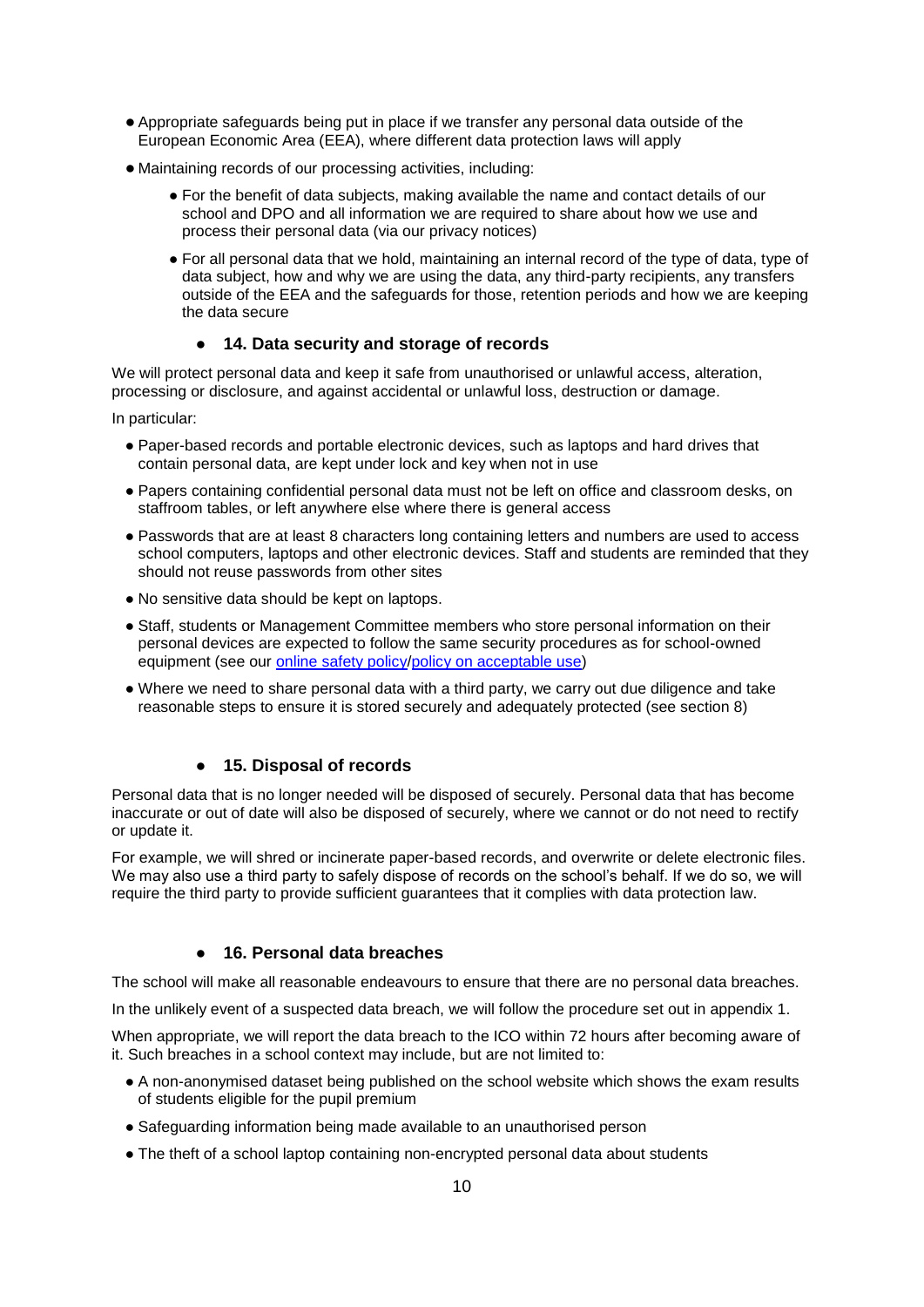## ● **17. Training**

<span id="page-11-0"></span>All staff are provided with data protection training as part of their induction process.

Data protection will also form part of continuing professional development, where changes to legislation, guidance or the school's processes make it necessary.

## ● **18. Monitoring arrangements**

<span id="page-11-1"></span>The DPO is responsible for monitoring and reviewing this policy.

<span id="page-11-2"></span>This policy will be reviewed every **2 years** and shared with the full management committee

●

## ● **19. Links with other policies**

This data protection policy is linked to our:

<span id="page-11-3"></span>[Staff acceptable use policy](about:blank) **[Online safety Policy](about:blank)** [Safeguarding and Child protection policy](about:blank)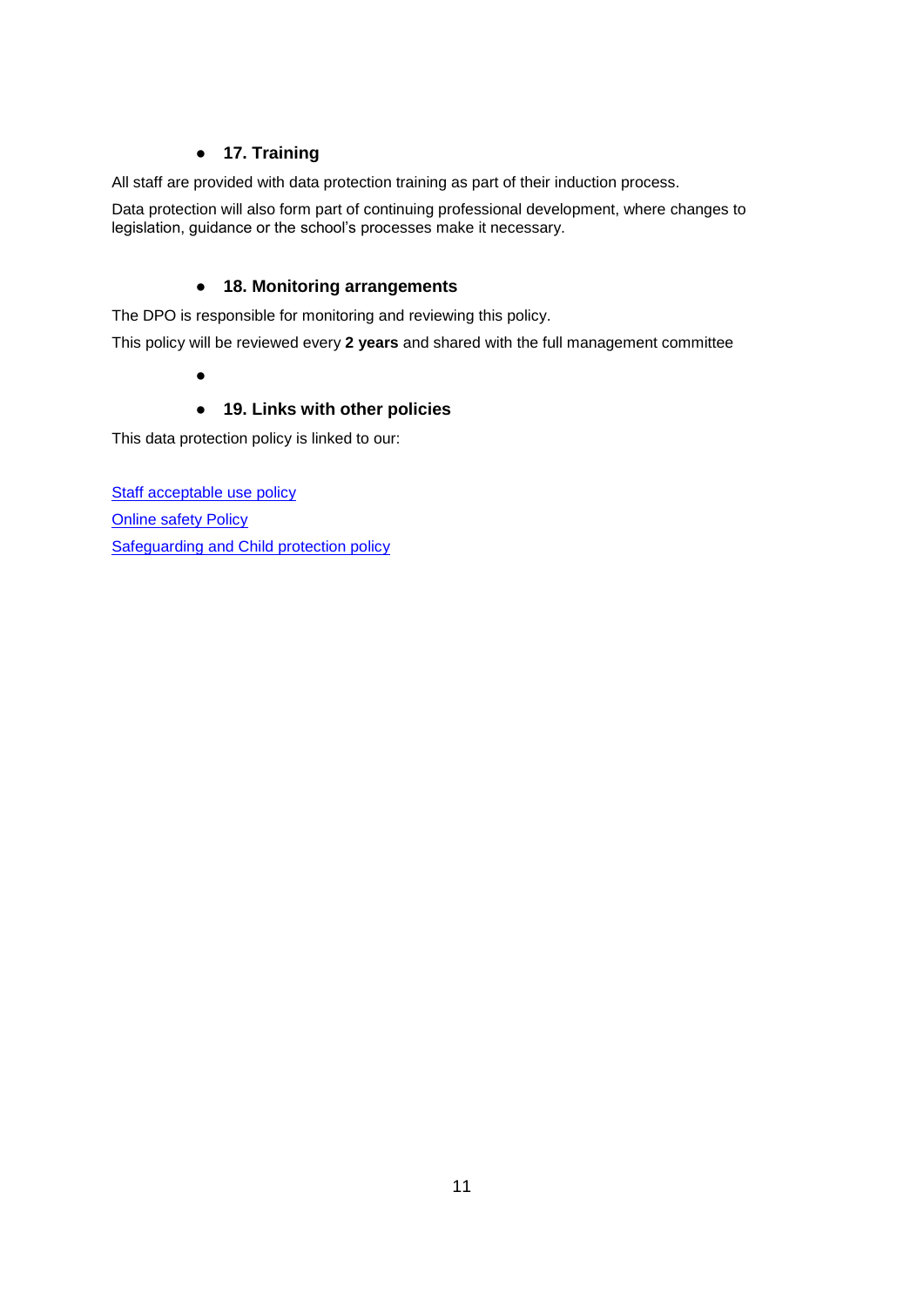#### **1.1.1 Appendix 1: Personal data breach procedure**

This procedure is based on [guidance on personal data breaches](https://ico.org.uk/for-organisations/guide-to-the-general-data-protection-regulation-gdpr/personal-data-breaches/) produced by the Information Commissioner's Office (ICO).

- On finding or causing a breach, or potential breach, the staff member, governor or data processor must immediately notify the data protection officer (DPO) by [mosadmin@maldenoaks.rbksch.org](mailto:mosadmin@maldenoaks.rbksch.org) or through Matthew Duggan.
- The DPO will investigate the report, and determine whether a breach has occurred. To decide, the DPO will consider whether personal data has been accidentally or unlawfully:
	- Lost
	- Stolen
	- Destroved
	- Altered
	- Disclosed or made available where it should not have been
	- Made available to unauthorised people
	- Staff and Management Committee members will cooperate with the investigation (including allowing access to information and responding to questions). The investigation will not be treated as a disciplinary investigation
- If a breach has occurred or it is considered to be likely that is the case, the DPO will alert the Headteacher and the chair of Management Committee
- The DPO will make all reasonable efforts to contain and minimise the impact of the breach. Relevant staff members or data processors should help the DPO with this where necessary, and the DPO should take external advice when required (e.g. from IT providers). (See the actions relevant to specific data types at the end of this procedure)
- The DPO will assess the potential consequences, based on how serious they are, and how likely they are to happen before and after the implementation of steps to mitigate the consequences
- The DPO will work out whether the breach must be reported to the ICO and the individuals affected using the ICO's [self-assessment tool](https://ico.org.uk/for-organisations/report-a-breach/personal-data-breach-assessment/)
- The DPO will document the decisions (either way), in case it is challenged at a later date by the ICO or an individual affected by the breach. Documented decisions are stored in the Schools Finance Area cloud storage
- Where the ICO must be notified, the DPO will do this via the ['report a breach' page](https://ico.org.uk/for-organisations/report-a-breach/) of the ICO website, or through its breach report line (0303 123 1113), within 72 hours of the school's awareness of the breach. As required, the DPO will set out:
	- A description of the nature of the personal data breach including, where possible:
		- $\circ$  The categories and approximate number of individuals concerned
		- o The categories and approximate number of personal data records concerned
	- The name and contact details of the DPO
	- A description of the likely consequences of the personal data breach
	- A description of the measures that have been, or will be taken, to deal with the breach and mitigate any possible adverse effects on the individual(s) concerned
- If all the above details are not yet known, the DPO will report as much as they can within 72 hours of the school's awareness of the breach. The report will explain that there is a delay, the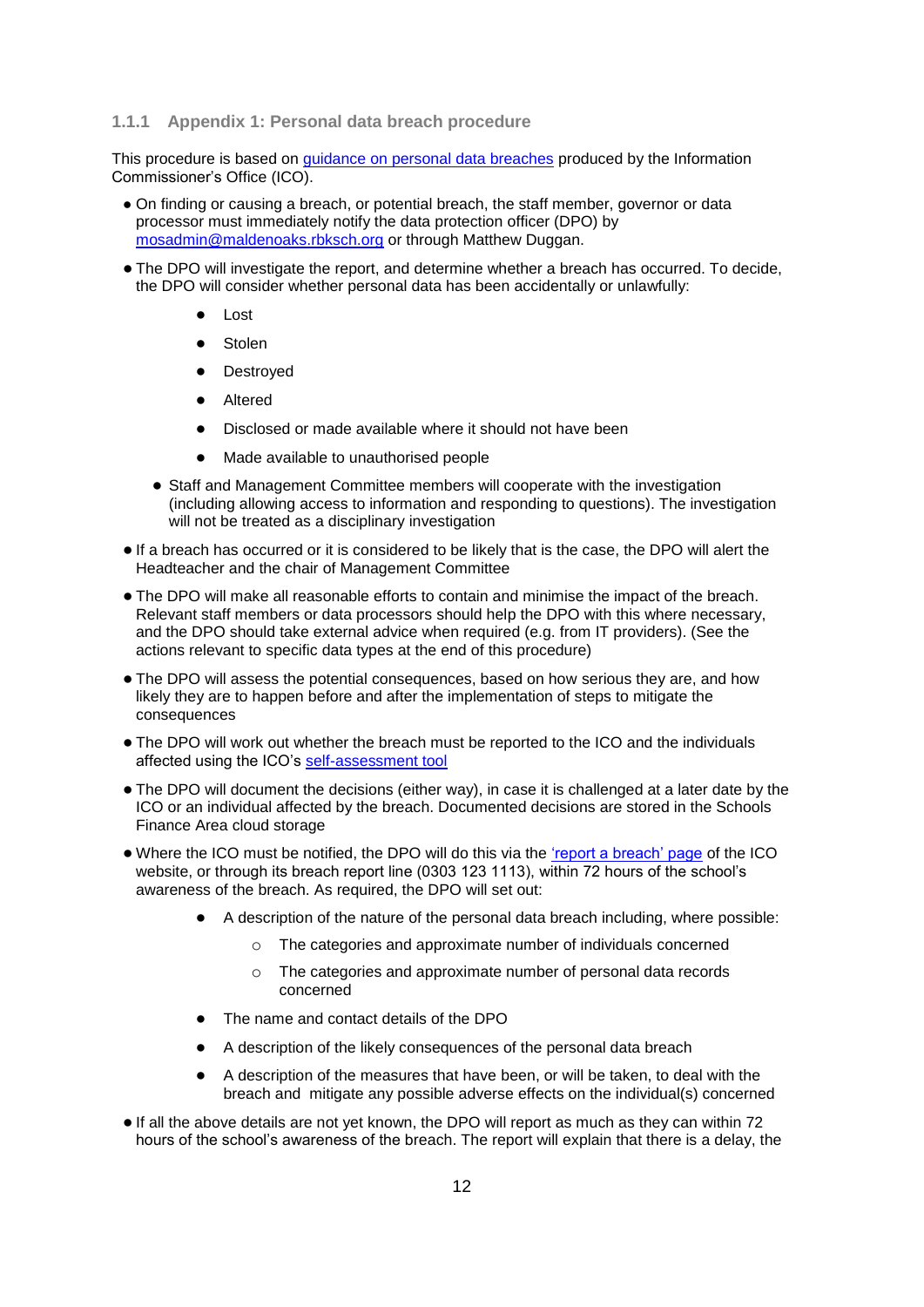reasons why, and when the DPO expects to have further information. The DPO will submit the remaining information as soon as possible

- Where the school is required to communicate with individuals whose personal data has been breached, the DPO will tell them in writing. This notification will set out:
	- A description, in clear and plain language, of the nature of the personal data breach
	- The name and contact details of the DPO
	- A description of the likely consequences of the personal data breach
	- A description of the measures that have been, or will be, taken to deal with the data breach and mitigate any possible adverse effects on the individual(s) concerned
- The DPO will consider, in light of the investigation and any engagement with affected individuals, whether to notify any relevant third parties who can help mitigate the loss to individuals – for example, the police, insurers, banks or credit card companies
- The DPO will document each breach, irrespective of whether it is reported to the ICO. For each breach, this record will include the:
	- **Facts and cause**
	- **Effects**
	- Action taken to contain it and ensure it does not happen again (such as establishing more robust processes or providing further training for individuals)

Records of all breaches will be stored Schools Finance Area cloud storage

- The DPO and Headteacher will meet to review what happened and how it can be stopped from happening again. This meeting will happen as soon as reasonably possible
	- The DPO and Headteacher will meet to assess recorded data breaches when they occur and identify any trends or patterns requiring action by the school to reduce risks of future breaches

#### **Actions to minimise the impact of data breaches**

We set out below the steps we might take to try and mitigate the impact of different types of data breach if they were to occur, focusing especially on breaches involving particularly risky or sensitive information. We will review the effectiveness of these actions and amend them as necessary after any data breach.

#### **Sensitive information being disclosed via email (including safeguarding records)**

- If special category data (sensitive information) is accidentally made available via email to unauthorised individuals, the sender must attempt to recall the email as soon as they become aware of the error
- Members of staff who receive personal data sent in error must alert the sender and the DPO (through Matthew Duggan) as soon as they become aware of the error
- If the sender is unavailable or cannot recall the email for any reason, the DPO will ask the external IT support provider to attempt to recall it from external recipients and remove it from the school's email system (retaining a copy if required as evidence)
- In any cases where the recall is unsuccessful or cannot be confirmed as successful, the DPO will consider whether it's appropriate to contact the relevant unauthorised individuals who received the email, explain that the information was sent in error, and request that those individuals delete the information and do not share, publish, save or replicate it in any way
- The DPO will endeavor to obtain a written response from all the individuals who received the data, confirming that they have complied with this request
- The DPO will carry out an internet search to check that the information has not been made public; if it has, we will contact the publisher/website owner or administrator to request that the information is removed from their website and deleted